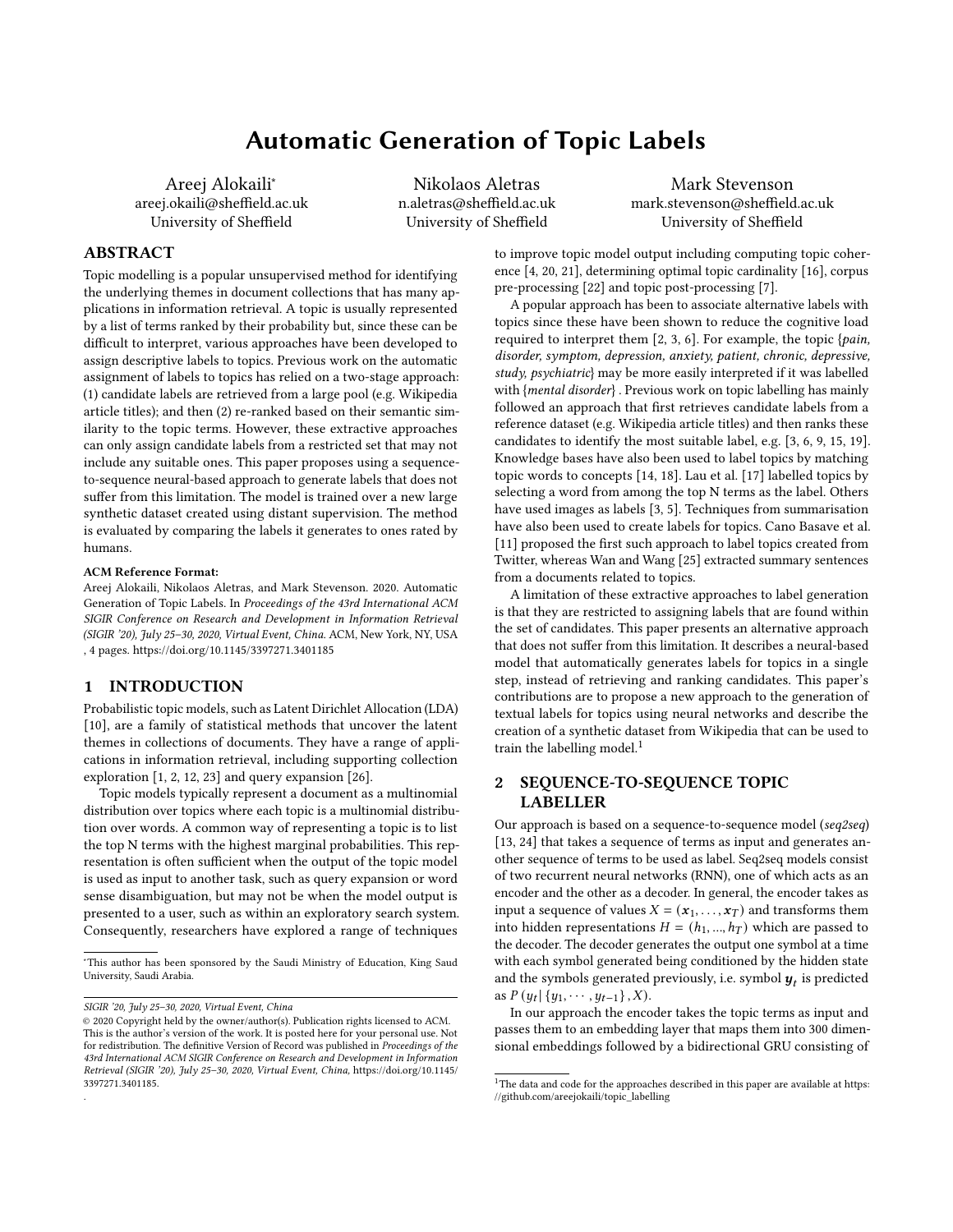200 units. The forward GRU reads the input in its original order  $(x_1, \ldots, x_T)$ , whereas the backward GRU reads in the reverse order  $(x_1, \ldots, x_1)$ , thereby encoding information from the proceeding and following words. The GRU's forward output,  $hf_t$ , and backward output,  $h b_t$ , are concatenated giving the hidden state  $h_t$  of  $x_t$ .

$$
hf_t = GRU(x_t, h_{t-1})
$$
  
\n
$$
hb_t = GRU(x_t, h_{t-1})
$$
  
\n
$$
h_t = [hf_t; hb_t]
$$
\n(1)

During decoding, labels are predicted word by word. At timestep t, the decoder computes the hidden state  $s_t$  as follows

$$
s_t = GRU\left(y_{t-1}, s_{t-1}, c_t\right) \tag{2}
$$

where  $y_{t-1}$  is the previous prediction that gets fed back to predict the next word and  $s_{t-1}$  is the previous hidden state. Notice here that  $c_t$  is a context vector computed for each target word. This approach is different from traditional encoder-decoder architectures were the last hidden state of the encoder is used to compute  $C$ , a context vector which is used by the decoder at every time step. The context vector  $c_t$  is computed as the weighted sum over all encoder hidden states and weights  $\alpha_t$  using an attention mechanism [8]:

$$
e_{tj} = a (s_{t-1}, h_j)
$$

$$
\alpha_{tj} = \frac{\exp(e_{tj})}{\sum_{k=1}^{T_x} \exp(e_{tk})}
$$
(3)
$$
c_t = \sum_{j=1}^{T_x} \alpha_{tj} h_j
$$

where  $a$  is a feedforward neural network learned with the rest of the model. The weights  $\alpha_t$  sum to 1 and give higher weight to a specific state, which allows the decoder to focus on this state among others.

 $s_t$  is used to generate the output probability over all possible vocabulary items for the labels by passing it to a dense layer with a softmax activation function:

$$
P(y_t | \{y_1, \cdots, y_{t-1}\} X) = Dense(s_t)
$$
 (4)

Finally, the probability distribution resulting from eq. (4) is used to choose the word with the highest probability as the prediction  $y_t$ 

$$
y_{t} = argmax(P(y_{t} | \{y_{1}, \cdots, y_{t-1}\}, X))
$$
\n<sup>(5)</sup>

Figure 1 shows the neural network architecture described above when topic terms are passed as the input and a label is predicted.

#### 3 DATA

## 3.1 Training Data

A set of topics represented by lists of terms and their associated labels is required to train our model. However, the current available datasets are too small to train large neural networks (e.g. Bhatia et al. [9] released a dataset that contains 228 topics with 19 labels for each). Therefore, a distant supervision approach was applied to create two different datasets consisting of pairs of topics and labels:



Figure 1: Illustration of the model used to label topics given the topic top n words. Diagram shows timestep  $t = 2$  during which the second label word is predicted.

- ds\_wiki\_tfidf was created by selecting pairs of titles and articles from Wikipedia<sup>2</sup>. The article titles are treated as the labels, and the top 30 words from each article ranked by TFIDF are treated as synthetic topic terms.
- ds\_wiki\_sent is a variation of ds\_wiki\_tfidf. Rather than extracting the top 30 words using TFIDF, the *first* 30 words from the article were used as topic terms.

Using this approach, we collected 300,000 pairs of topics and labels for each dataset and divided into train, validate, and test sets consisting of 226,282, 12,424 and 11,800 pairs, respectively. Standard preprocessing steps were applied to clean and tokenize the datasets including the removal of numbers, special characters, rare terms and stop words<sup>3</sup>. The article titles (i.e. labels) in both datasets contain 13,947 unique words while the lists of topic terms contain 181,793 in ds\_wiki\_tfidf and 87,446 in ds\_wiki\_sent. Samples of both datasets are shown in Table 1.

#### 3.2 Test Data

Labels generated by the model were evaluated by comparing them against gold-standard labels from two datasets. The first, described by Bhatia et al. [9] (topics\_bhatia), contains 228 topics from four different domains (blogs, books, news and PubMed) generated by Lau et al. [15].

Bhatia et al. [9] associated each topic with 19 candidate labels by matching the topic's top 10 terms with Wikipedia titles using neural embeddings. Human ratings for those candidate labels were collected by formulating a crowdsourcing task on Amazon Mechanical Turk (MTurk). Annotators (i.e. crowdworkers) gave ratings for the labels between 0 and 3, where 3 is the highest rating. Only labels that received a high average rating (of 2 or above) were used for the dataset, resulting in 219 topics and 1156 pairs (instead of 4332, i.e. 228 topics  $\times$  19 labels).

The second dataset, topics\_bhatia\_tfidf, is an extended version of topics\_bhatia that includes 20 additional terms for each topic.

 $^{2}$ Using the dump enwiki-2019201-pages-articles1.xml-p10p30302

<sup>3</sup> Stop words were not removed from headlines.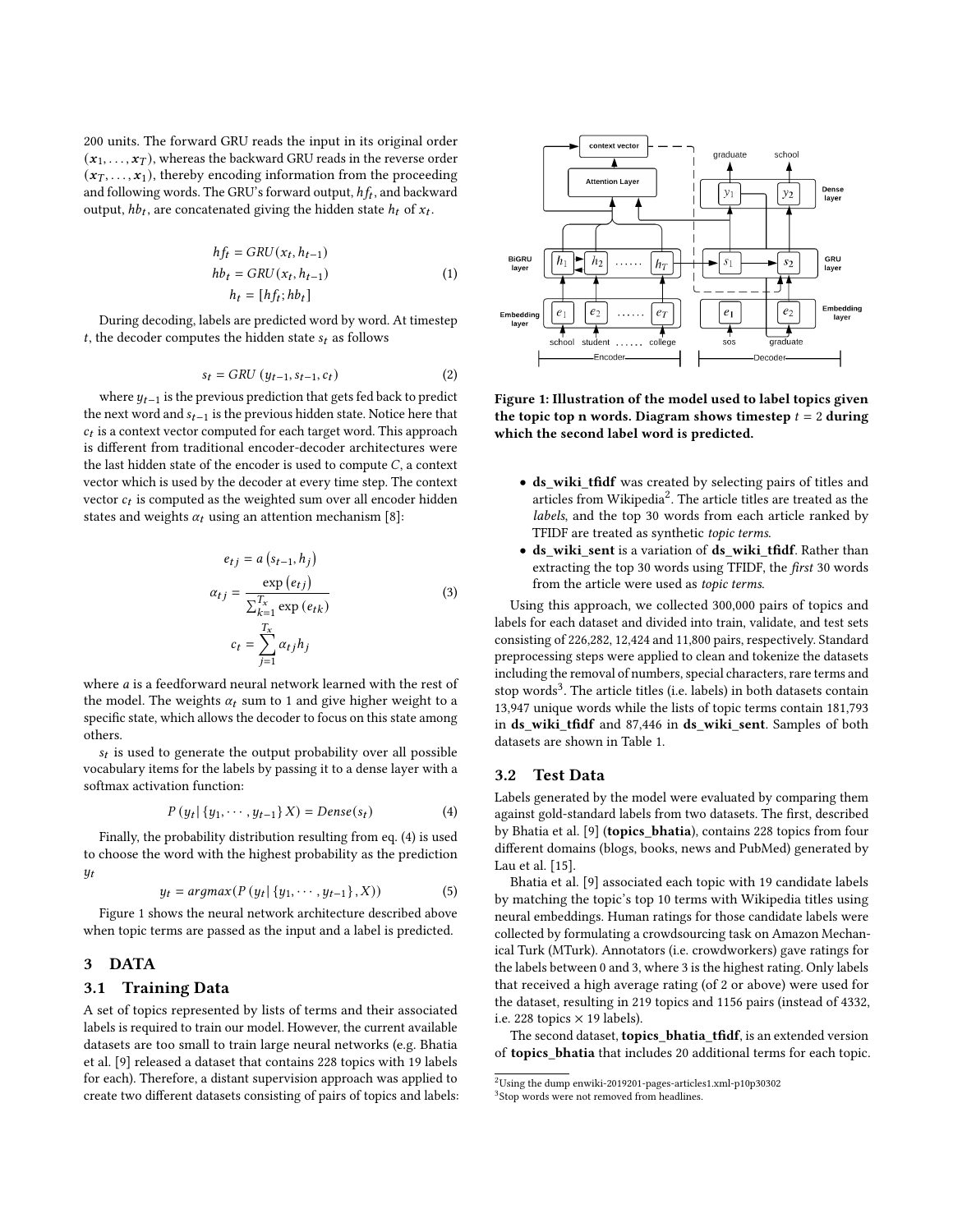Table 1: Samples of topics and labels from the datasets described in Section 3. Additional terms added to the topic are shown underlined.

|                     | <b>Topic Terms/Article</b>                                                                                                                                                                                                                                                              | Label/Title            |
|---------------------|-----------------------------------------------------------------------------------------------------------------------------------------------------------------------------------------------------------------------------------------------------------------------------------------|------------------------|
| topics bhatia       | oil energy gas water power fuel global price plant natural                                                                                                                                                                                                                              | biofuel                |
| topics bhatia tfidf | oil energy gas water power fuel global price plant natural lng regasification plants cold gasification turbine exhaust<br>viable floating fluid usage conventional temperature joule acceptability argon utilisation byproducts urea cryogenic                                          | biofuel                |
| ds wiki tfidf       | uruguay uruguayan immigration spaniards immigrants amerindians european th argentina backbone italians back-<br>ground society syrian fructuoso countries matanza paraguayans bolivians uruguayans peruvians venezuelans americans<br>colonial multiethnic del amerindian brazil people | immigration to uruguay |
| ds wiki sent        | immigration uruguay started arrival spanish settlers colonial period known banda oriental immigration uruguay<br>similar towards immigration argentina throughout history uruguay known gain massive waves immigration around<br>world specifically european immigration                | immigration to uruguay |

These additional terms were added to the 10 from topics\_bhatia so that each topic consists of 30 terms, matching the encoder length. Additional terms were identified by finding documents associated with each topic and choosing the 20 with the highest TFIDF scores. Unfortunately the topic-document distributions are not available for topics\_bhatia. Consequently suitable documents were identified by computing cosine similarity between the topic terms and documents using word embeddings. While the lack of information about the topic-document distributions is far from ideal, we chose to use topics\_bhatia since it provides ratings for labels and these are expensive to obtain. Samples are shown in Table 1.

## EXPERIMENTAL SETUP

## 4.1 Hyperparamters

Model hyperparameters were tuned by randomly sampling more than 50 combinations and choosing the one that produced the smallest loss on the validation set. Combinations are drawn from: optimizer [adam, rmsprop], number of encoder BiGRU layers [1,2], number of decoder GRU layers [1,2], GRU size [50, 100, 200, 300, 400, 500], dropout [0.1, 0.2,0.3, 0.4], learning rates [1e-2, 1e-3, 1e-4, 1e-5], and embedding dimensions [200, 300, 400]. As a result, the following hyperparamters were selected: Adam with learning rate 0.001 and sparse categorical cross entropy loss, one BiGRU layer for the encoder (with 200 hidden units), one GRU layer in the decoder (with 200 hidden units) and dropout of 0.1. The embedding layer was set to 300 latent dimensions and learned from scratch.<sup>4</sup>

#### 4.2 Baselines

The labels generated by our models were compared with two baselines: the top two terms, in terms of highest marginal probabilities, for a topic (Top-2 label) and top three terms (Top-3 label).

### 4.3 Label Evaluation

BERTScore [27] was used to evaluate the quality of the generated labels.<sup>5</sup> BERTScore is a measure that computes the similarity between predictions and references using contextual embeddings that has shown to have high correlation with human judgments. Since BERTScore does not rely on exact matches between predicted and

gold-standard labels, it is able to identify appropriate label words that do not appear in the gold labels.

Pairwise BERTScores between the topic's generated label *l* and the gold labels  $(\text{gold\_l}_1, ..., \text{gold\_l}_n)$  is computed as follows:

$$
score\_topic_t = \max_{i = [1,...,n]} BERTScore(l_t, gold\_l_{ti})
$$

The model's overall score is the mean score over all topics:

$$
score\_model = \frac{1}{T}\sum_{t=1}^{T} score\_topic_t
$$

#### 5 RESULTS AND DISCUSSION

The labelling model was trained on the two Wikipedia datasets (ds\_wiki\_tfidf and ds\_wiki\_sent) where it was provided with the articles as inputs and learned to predict suitable titles. The model was used to generate labels for the Bhatia et al. [9] topics either by passing the topics' top 10 terms (topics\_bhatia) or by passing the top 10 terms and 20 additional terms (topics\_bhatia\_tfidf). Results are shown in Table 2. All variations of our model produce significantly higher scores than the baselines of selecting the top two or three terms with the highest marginal probability as labels. The highest scores are obtained when the labelling model was trained on ds\_wiki\_sent and tested using topics\_bhatia\_tfidf. Inclusion of the 20 addition terms to the topics in topics\_bhatia\_tfidf improves results regardless of the training data used. Identifying terms using TFIDF also appears to be a useful strategy for generating training data since the highest score obtained using the topics\_bhatia gold labels is produced by the model trained using ds\_wiki\_tfidf.

Sample labels generated using our model are shown in Table 3. The topics and gold labels are taken from topics\_bhatia. It can be seen that the labels generated by the model are within the correct domain and similar to the gold labels. In some cases where the model did not generate an entirely new label, it picked one or two words from the topic. For example the topic {military, force, war, army, soldier, gun, fire, air, guard, u.s.} was labeled with {military force} by the model trained on ds\_wiki\_sent.

An error analysis was carried out to examine cases where the model produced sub-optimal labels. For example, the topic {mr, mrs, young, lady, look, friend, tell, mother, miss, father} was labelled with {the} which may be due to the topic being incoherent and with no obvious theme.

<sup>4</sup>Pre-trained embeddings were not found to improve performance.

<sup>5</sup>Results were generated using the reference implementation: https://github.com/ Tiiiger/bert\_score